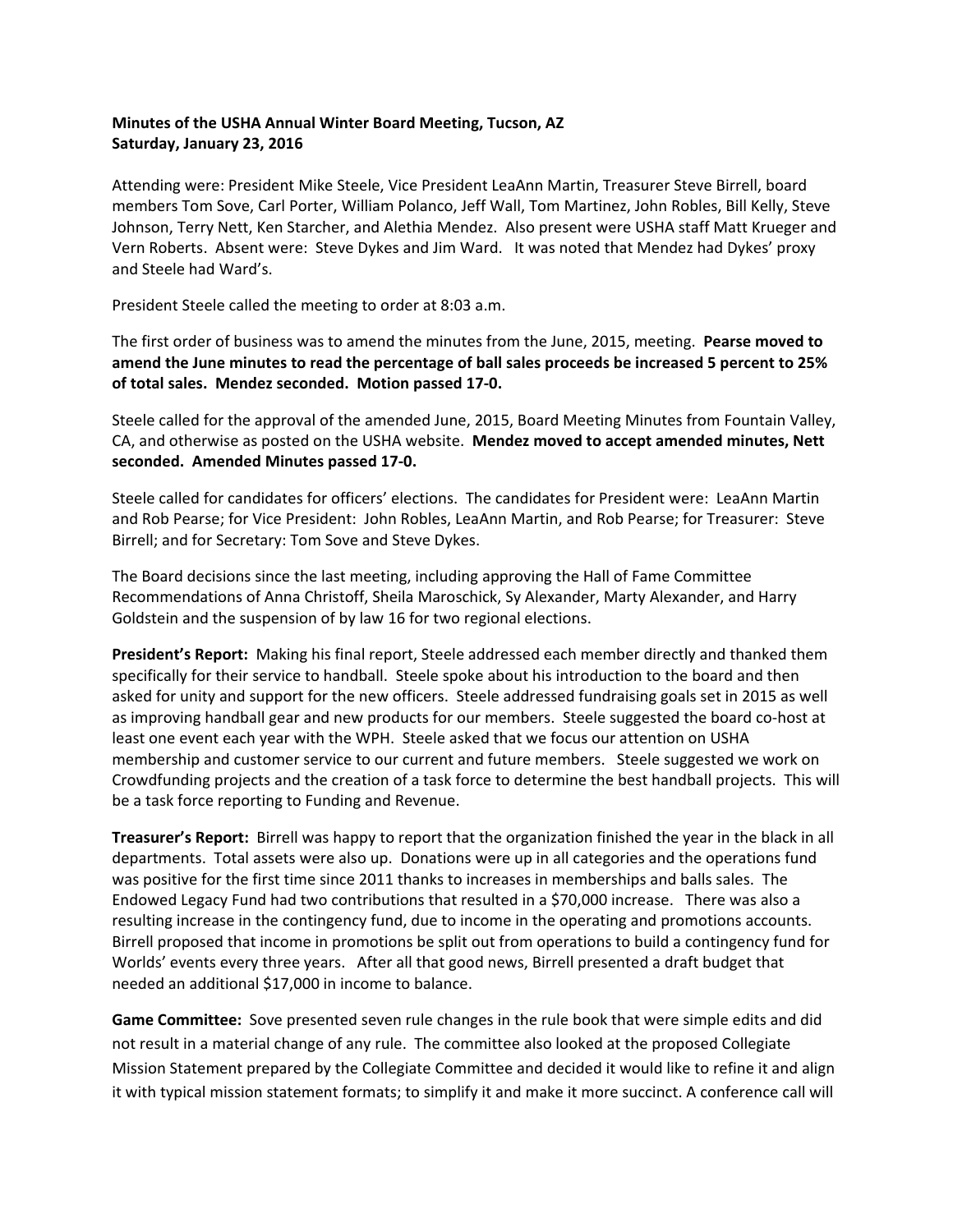be arranged with the Collegiate Committee to achieve these revisions. The Game Committee representatives on this call will be Martin, Nett, and Steele. The results of this collaboration will then come back to Game for presentation to the whole USHA Board for ratification. This will allow for approval in time for use at this year's collegiate tournament in Minneapolis.

The annual review of the Red or White 21 ball for use in the Women's Open events at our 1‐, 3‐ and 4‐ wall nationals was discussed with Sove noting nothing has changed in the past few years since we temporarily allowed the Red 21 to be the ball of choice for Women's open events. Thus, he'd like a motion to make the current protocol permanent until players request a review or change. Martin stated that she supported players using the ball they want; however, she was concerned that it seems to assume that the White Label ball is for lower skilled or new players. Mendez stated that she uses the Red 21 simply because it's the ball that the people she plays with use.

## Martinez moved to make the Red 21 the official ball for Women's Open events at the USHA Nationals. **Nett seconded. Motion passed 11‐1‐4.**

Sove described infractions reported to the committee that took place in 2015. Two infractions were filed involving improper and abusive behavior during the big ball 1‐wall nationals. Both players were given stern warnings. A third infraction was filed after the small ball 1‐wall nationals, involving improper and abusive behavior by a repeat offender. This player was given certain suspensions.

## **First Ace**

Martin reported the 2016 grant recommendations from the First Ace Committee. She noted how we're moving forward in the future by getting better accountability and more detailed reports. The committee will develop a template for the year-end report. Martin discussed making First Ace more visible in the magazine as well as making the First Ace Campaign more visible throughout the handball community. Several board members noted it might be time to consider rebranding and/or a name change.

# **Sove moved to accept the recommendations of the Committee for the 2016 First Ace Grants. Birrell seconded. The motion passed 17‐0.**

## **Crowd‐funding Discussion**

Birrell and others described Crowdfunding successes and he will move forward researching options and different websites. Brainstorming sessions for Crowdfunding initiatives will be presented in a report Birrell will deliver no later than March 1. There will be a follow‐up conference call on March 7. The board members who volunteered to pursue this initiative include Birrell, Wall, Mendez, Johnson, and Martin.

## **Investment / Endowment**

Wall outlined the various funds and their performance in 2015 as well as the change in investments. Two estates made contributions to the Endowed Legacy Fund over the past year.

# **Funding / Revenue**

There were various recommendations made for increasing funding and revenue, along with increasing the cost of memberships and/or balls but discussion was tabled until the budget finalization.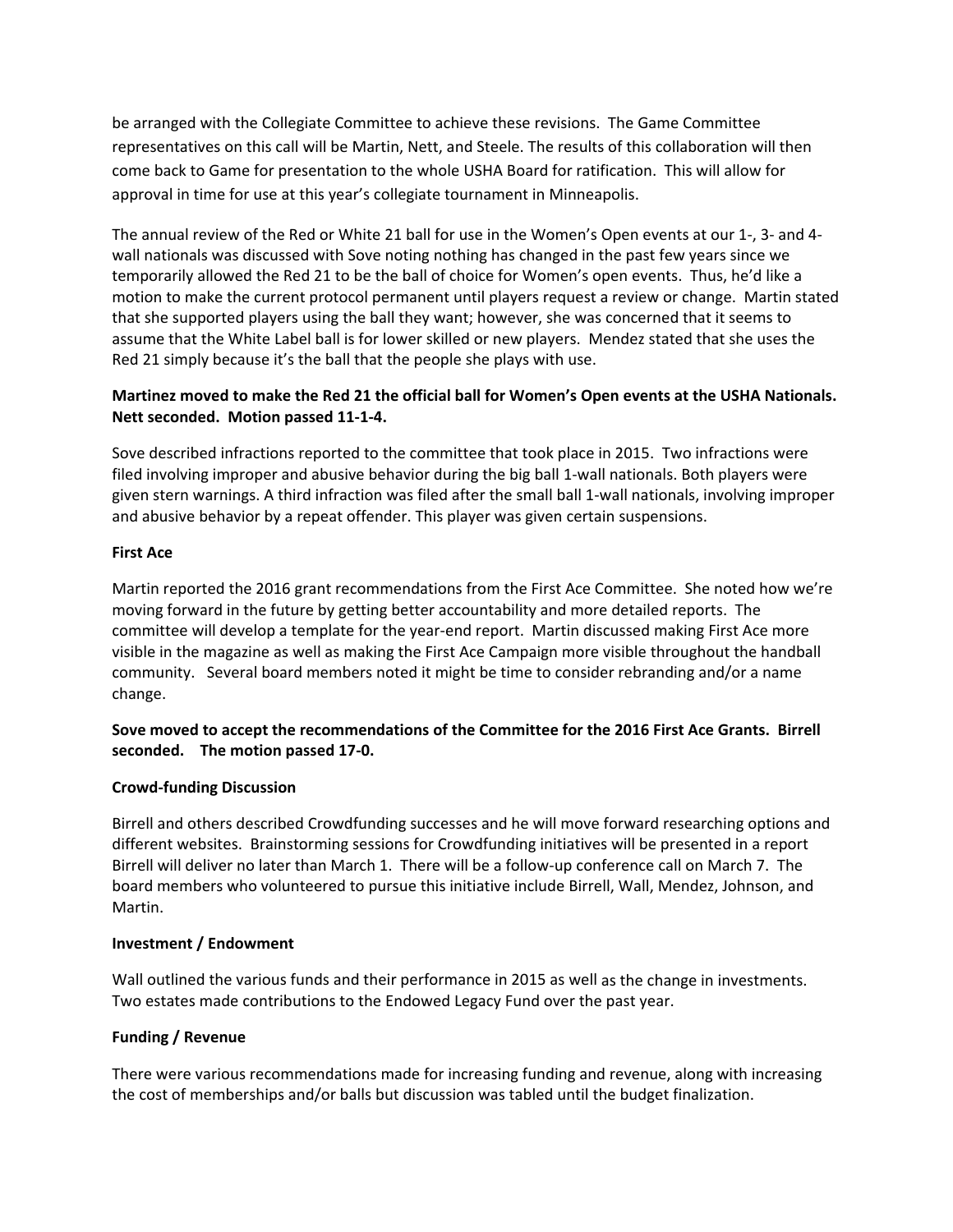The board broke for lunch 12:00 p.m.

Vice‐President Martin called meeting to order at 1:08 p.m.

#### **Collegiate Report**

Sove presented the US Handball Collegiate Program Manual, pointing out various highpoints. He also discussed the Collegiate Committee's progress report, again pointing out various highpoints.

#### **One‐Wall Report**

Mendez and Polanco reported on the One‐Wall Committee's efforts to run the Big Ball Nationals, as well as host a dinner to honor the game's best players and contributors while raising money. There was a general discussion on the game's growing popularity on the international scene, too.

### **Promotion Committee**

Pearse reviewed the potential sites for USHA National events through the next two years.

Martinez and Mendez suggested a Big Ball One‐Wall Exhibition at the Three‐Wall Nationals in Toledo. There was further discussion about an East Coast vs. West Coast competition with Big Ball 3‐Wall and Big Ball 1‐Wall. A task force lead by Martinez will move forward with the idea.

Sove presented the Awards Task Force report. The Task Force will run a cycle from January to January and it requests help from regional board members yearly in nominating good candidates for the three awards. Sove then gave the Task Force's recommendations for Coach, Volunteer and Organization of the Year.

## **Sove moved that the board approve the recommendations from the sub‐committee for the following** 2015 awards: Ozzie Burke as Coach of the Year, and John Stoffel as Volunteer of the Year. Wall **seconded. Motion passed 17‐0.**

Johnson noted how he became involved in hosting this year's Four‐Wall Nationals at Life Time Fitness. Johnson outlined this year's plan for fundraising since one of the problems in hosting is raising the funds for hospitality.

#### **Hall of Fame**

Hall of Fame chair Mike Dau had asked for board guidance on how to recognize big ball stars prior to the start of formal competition. The board asked Polanco and Mendez to build cases for those players with any available records and would ask the committee to consider such information.

Dau also questioned the board's intentions on allowing players already in the hall as a player to be elected to the hall a second time as a contributor. Would this be redundant since they are already in the hall?

Porter motioned that the board approve that a person can enter the Hall of Fame both as a Player **and a Contributor. Pearse seconded. Motion passed 17‐0.**

**Personnel**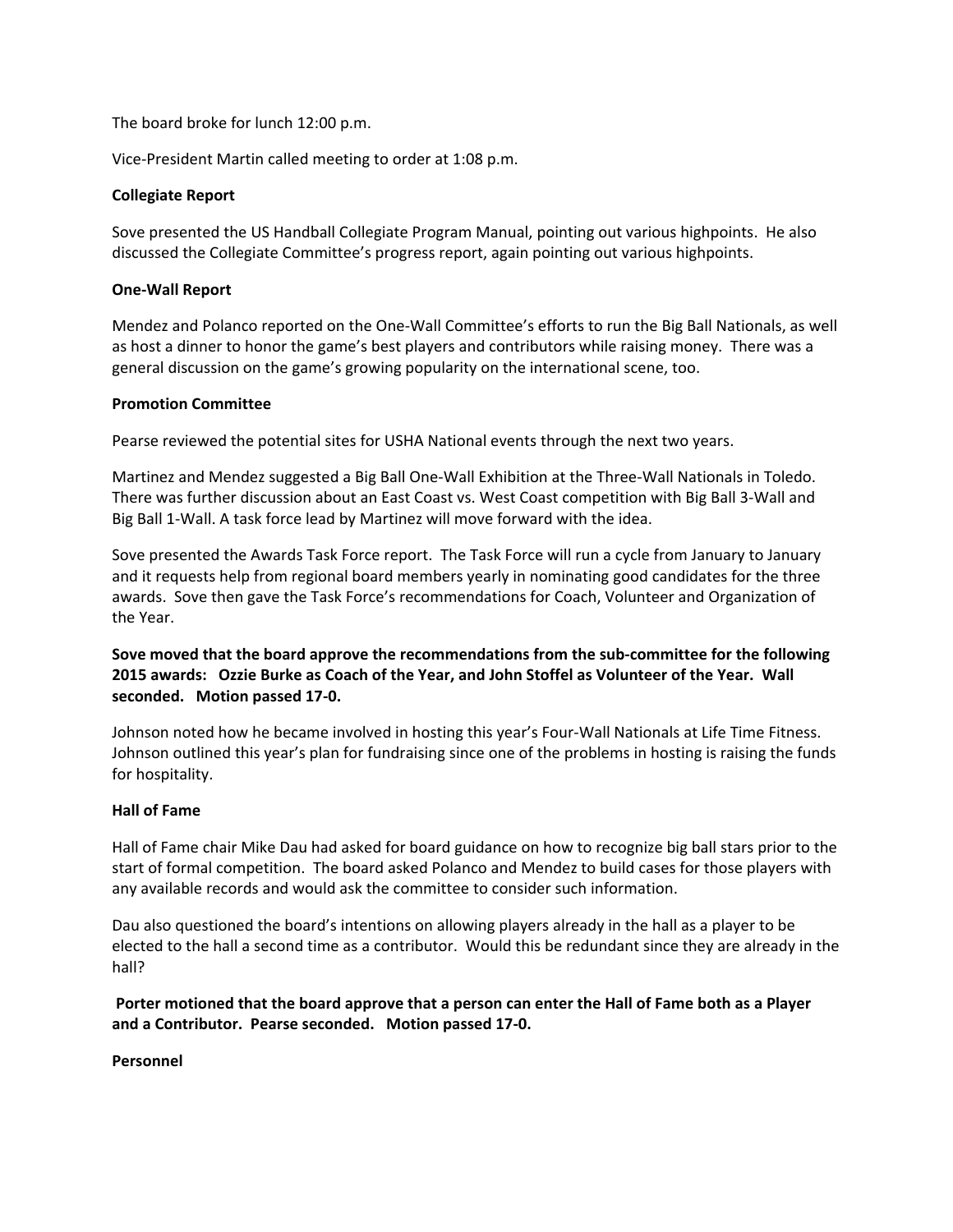Nett presented the results of three performance surveys. He presented the staff and board review of the executive director and the board's review of the board. The staff and board continued to rate the executive director positively. Roberts offered salary recommendations for staff and was asked to leave when the board held its discussions.

### **Sunday, January 24, 2016**

### **President Steele called the meeting to order at 8:02 a.m.**

The board met early to interview the two candidates for president. Steele laid out the ground rules where each candidate would field questions for 10 minutes. The board applauded both candidates at the conclusion.

Following the officers' elections, the seven member executive committee would be elected.

### **Committee Assignments / Changes**

Steele asked the board members to inform him of any committee change requests as well as created the new task force for Crowdfunding. (See the new committee listing on line).

### **Regional/Officer Elections**

Steele reviewed the election schedule and assigned nominating chairs. The At-Large positions up for election this June are John Robles and Steve Birrell. The President and fellow at‐large members comprise the nominating committee for the at-large directors. The Regional elections taking place in the fall are in the Southwest, Southern California, and Northeast regions. Johnson is the chair for the Southwest Nominating Committee, Sove will solicit candidates for Southern California and Pearse will look for candidates for the Northeast.

The election for president was conducted first so that a non-winner could run for vice president. Candidates were LeaAnn Martin and Rob Pearse. **Martin won and will serve a two‐year term.**

The other officers serve for one year. Running unopposed were Pearse for vice president and Birrell for treasurer. **Sove moved to elect the officers running unopposed by acclimation. Starcher seconded. Motion passed 17‐0.**

Running for the Secretary's position were Steve Dykes and Tom Sove. **Sove won and will serve the one‐ year term.** 

The next step was to fill the seven‐member Executive Committee. **Johnson, Porter and Robles were elected to the Executive Committee.** 

#### **Budget Finalization**

As a result of deliberations and some increases in salaries and wages, nationals prize money, etc., the budget committee worked the night before to balance the budget. There were several increases in income proposed, including a \$0.10/can increase in distributor ball pricing, increased sales of the new Edge Glove, and Steele and staff fundraising efforts.